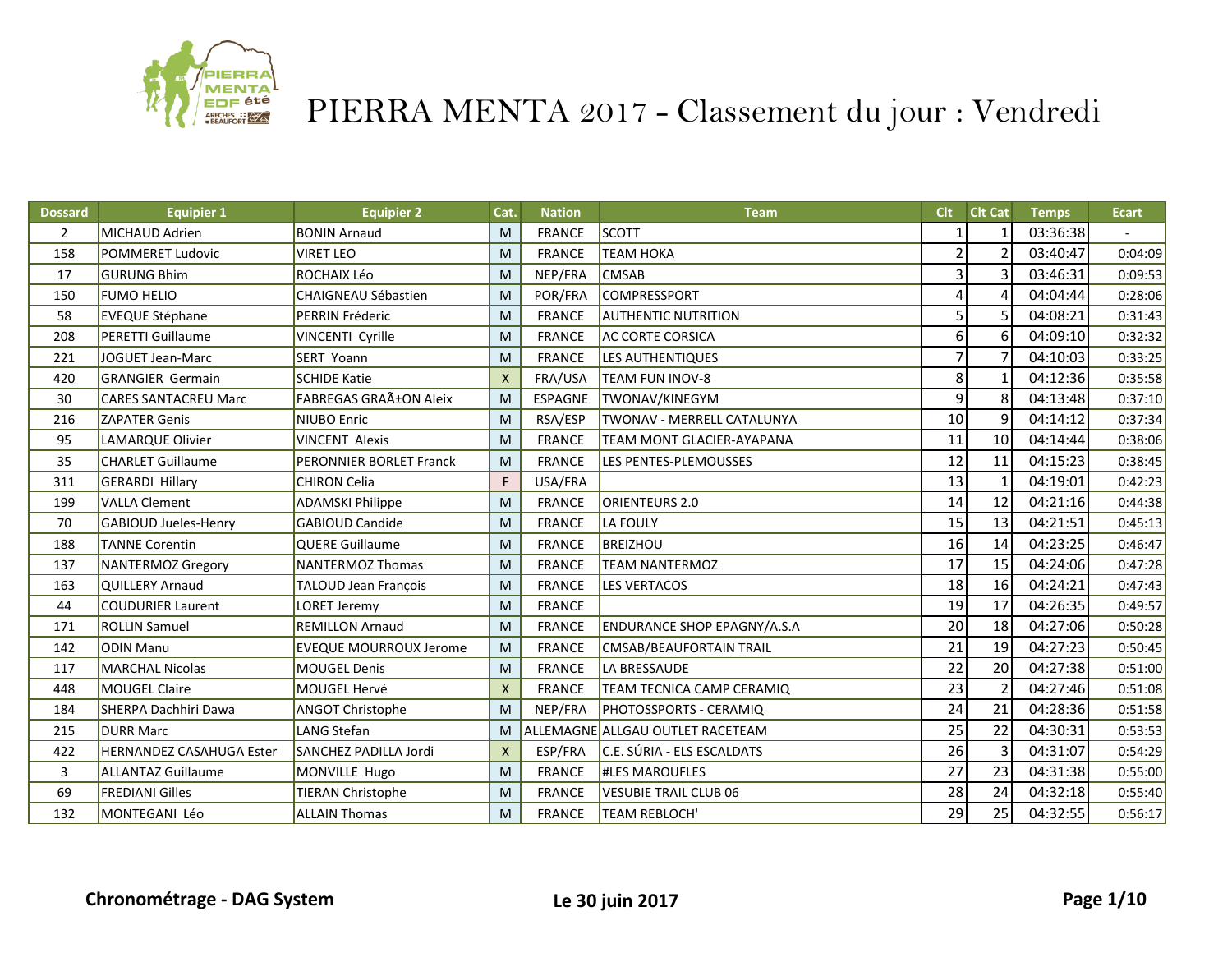

| 160 | <b>PRANGERE Quentin</b>                | <b>MERLET Yannis</b>         | M                         | <b>FRANCE</b>  | <b>TEAM ST-YORRE</b>            | 30 <sup>1</sup> | <b>26</b>      | 04:32:55 | 0:56:17 |
|-----|----------------------------------------|------------------------------|---------------------------|----------------|---------------------------------|-----------------|----------------|----------|---------|
| 169 | <b>ROCHAIX Jean Yves</b>               | <b>ROUX Fabien</b>           | M                         | <b>FRANCE</b>  | <b>LES MORFALES</b>             | 31              | 27             | 04:33:25 | 0:56:47 |
| 301 | <b>COMET PASCUA Anna</b>               | <b>ANDREU TRIAS Laia</b>     | F                         | ESPAGNE        | LES NENES DE LA PLANA           | 32              | $\mathfrak{p}$ | 04:33:39 | 0:57:01 |
| 191 | <b>THOMAS Damien</b>                   | <b>NAUDENOT Laurent</b>      | M                         | <b>FRANCE</b>  | THE THIRD TIME                  | 33              | 28             | 04:34:36 | 0:57:58 |
| 203 | <b>WARNIER Thomas</b>                  | <b>NOBILE Pascal</b>         | M                         | <b>FRANCE</b>  |                                 | 34              | 29             | 04:35:30 | 0:58:52 |
| 85  | <b>HOCHHOLZER Wolfgang</b>             | SCHMID Johannes              | M                         |                | ALLEMAGNE TEAM GAMSBOCK         | 35              | 30             | 04:36:47 | 1:00:09 |
| 200 | <b>VAUDAN Emmanuel</b>                 | <b>BOMBARDO Grégory</b>      | M                         | SUI/FRA        | <b>TEAM NO STRESS</b>           | 36              | 31             | 04:39:37 | 1:02:59 |
| 71  | <b>GACHET Florimond</b>                | <b>LACAILLE Norbert</b>      | M                         | <b>FRANCE</b>  | LET'S GO                        | 37              | 32             | 04:39:56 | 1:03:18 |
| 84  | <b>HENRY Guillaume</b>                 | <b>MONVOISIN Basile</b>      | M                         | <b>FRANCE</b>  | TEAM BCYCLET.COM                | 38              | 33             | 04:40:42 | 1:04:04 |
| 9   | <b>BALME Cyril</b>                     | <b>CHATELAIN CADET Brice</b> | M                         | <b>FRANCE</b>  | TIC TAC                         | 39              | 34             | 04:41:18 | 1:04:40 |
| 80  | <b>GRY Nicolas</b>                     | <b>SEVA Vincent</b>          | M                         | <b>FRANCE</b>  | <b>UNNORMALTRAIL</b>            | 40              | 35             | 04:41:50 | 1:05:12 |
| 81  | <b>GUILLAMO CIRERA Xavier</b>          | <b>JULIA ESCOLA David</b>    | M                         | RSA/ESP        | <b>UEU TEAM</b>                 | 41              | 36             | 04:42:01 | 1:05:23 |
| 209 | <b>MORERA David</b>                    | GODAYOL Jordi                | M                         | ESPAGNE        | U. E. VIC                       | 42              | 37             | 04:42:23 | 1:05:45 |
| 61  | <b>FERRER Joan</b>                     | <b>CAMES Oscar</b>           | M                         | ESPAGNE        | CALL4GALLUS                     | 43              | 38             | 04:42:24 | 1:05:46 |
| 60  | <b>FAIVRE Francois</b>                 | <b>FORESTIER Matthieu</b>    | M                         | <b>FRANCE</b>  | LES COSTAUDS                    | 44              | 39             | 04:42:41 | 1:06:03 |
| 446 | <b>RUBIN Fanny</b>                     | <b>MINARY Pierre</b>         | $\boldsymbol{\mathsf{X}}$ | <b>FRANCE</b>  | <b>TEAM RAVANEL&amp;CO</b>      | 45              |                | 04:44:01 | 1:07:23 |
| 418 | <b>GIBAUD Patrice</b>                  | DUC Stéphanie                | $\mathsf{x}$              | <b>FRANCE</b>  | <b>TERRE DE RUNNING</b>         | 46              | 5              | 04:44:03 | 1:07:25 |
| 320 | MICHAUX Helene                         | PAQUETTE Rachel              | F                         | FRA/CAN        | <b>LES CARIBOUS GIRLS</b>       | 47              | 3              | 04:44:50 | 1:08:12 |
| 52  | <b>DESCHAMPS Louis</b>                 | <b>PLANTE Thomas</b>         | M                         | <b>FRANCE</b>  | <b>TEAM VALOCHE</b>             | 48              | 40             | 04:45:02 | 1:08:24 |
| 217 | <b>LLORT SAMSE Jofre</b>               | <b>MARC</b> Segarra          | M                         | <b>ANDORRE</b> | <b>PALMITO TEAM</b>             | 49              | 41             | 04:48:53 | 1:12:15 |
| 108 | <b>LIOTARD Alexandre</b>               | <b>CHENAL Raphael</b>        | M                         | <b>FRANCE</b>  | <b>TEAM BOAR</b>                | 50              | 42             | 04:49:25 | 1:12:47 |
| 452 | <b>VIEUILLE Sarah</b>                  | LEJEUNE Emilien              | $\boldsymbol{\mathsf{X}}$ | <b>FRANCE</b>  | TEAM TRAIL TECNICA CAMP CERAMIQ | 51              | 6              | 04:49:47 | 1:13:09 |
| 207 | <b>YVART Sebastien</b>                 | <b>CHATEL Matthieu</b>       | M                         | <b>FRANCE</b>  | <b>ARIAS MONTAGNE</b>           | 52              | 43             | 04:50:19 | 1:13:41 |
| 76  | <b>GILLET Francis</b>                  | <b>DULAC Vincent</b>         | M                         | <b>FRANCE</b>  | MAURIENNE SKI-ALPINISME         | 53              | 44             | 04:50:27 | 1:13:49 |
| 90  | JUAN Fabien                            | <b>BOUFFETEAU Matthieu</b>   | M                         | <b>SUISSE</b>  | TEAM NEUCHAVENTURE.CH           | 54              | 45             | 04:51:37 | 1:14:59 |
| 112 | <b>LUCHEZ Benoit</b>                   | <b>POULET Damien</b>         | M                         | <b>FRANCE</b>  | THE NORTH FACE TEAM AUVERGNE    | 55              | 46             | 04:52:44 | 1:16:06 |
| 99  | LAUR Sylvain                           | MONNIER-BENOIT Philippe      | M                         | <b>FRANCE</b>  | <b>COMPRESSPORT</b>             | 56              | 47             | 04:53:48 | 1:17:10 |
| 45  | <b>CROUIN Mickael</b>                  | SIMONOT Julien               | M                         | <b>FRANCE</b>  | <b>SPORT CONSULTING</b>         | 57              | 48             | 04:55:13 | 1:18:35 |
| 119 | MARGUERIE DE ROTROU Romain MOTTE Boris |                              | M                         | <b>FRANCE</b>  | <b>TRAILEUX D'PANAME</b>        | 58              | 49             | 04:56:35 | 1:19:57 |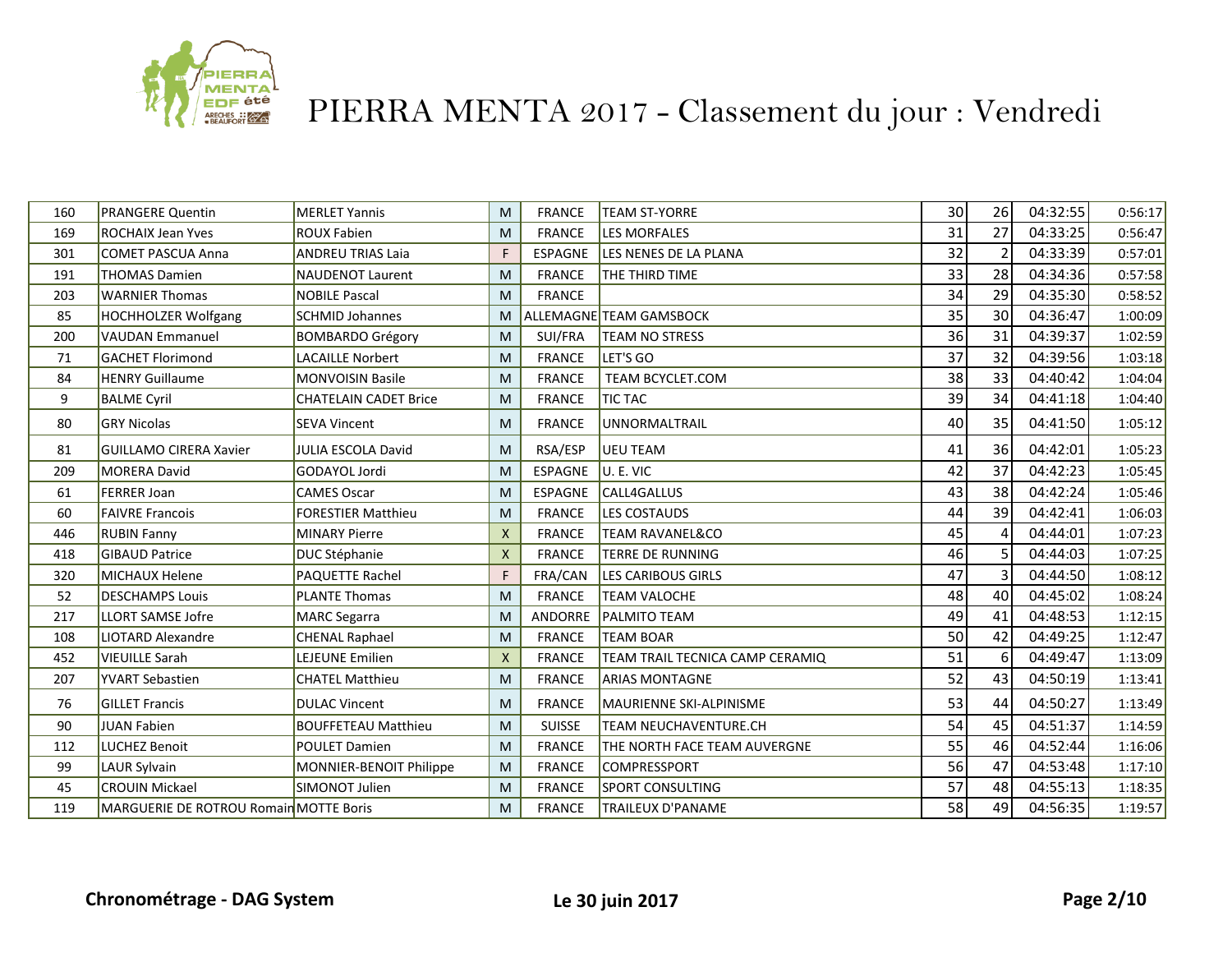

| 197 | TRUPKIEWICZ Yan           | <b>VIEUX-JEANTON Guillaume</b> | M            | <b>FRANCE</b> | <b>VA'TOU</b>                                | 59 | 50 <sup>1</sup> | 04:56:41 | 1:20:03 |
|-----|---------------------------|--------------------------------|--------------|---------------|----------------------------------------------|----|-----------------|----------|---------|
| 113 | <b>MAHINC Gregory</b>     | <b>REMY Vincent</b>            | M            | <b>FRANCE</b> | <b>TEAM MONTS DU LYONNAIS</b>                | 60 | 51              | 04:57:15 | 1:20:37 |
| 428 | <b>MAGISSON Dixandra</b>  | <b>MAGISSON Nicolas</b>        | $\mathsf{x}$ | <b>FRANCE</b> |                                              | 61 | 7               | 04:57:18 | 1:20:40 |
| 125 | MASCOT Franck-Emmanuel    | LAPALUS Jean-Christophe        | M            | <b>FRANCE</b> |                                              | 62 | 52              | 04:57:39 | 1:21:01 |
| 55  | <b>DUPERRAY Rémy</b>      | PERNOT Nicolas                 | M            | <b>FRANCE</b> | LA NAT                                       | 63 | 53              | 04:57:44 | 1:21:06 |
| 174 | <b>ROUSSEL Nicolas</b>    | <b>COLLET André</b>            | M            | <b>FRANCE</b> | A TOULOUSE                                   | 64 | 54              | 04:58:20 | 1:21:42 |
| 25  | <b>BRESSON Guillaume</b>  | <b>VAUTRIN Olivier</b>         | M            | <b>FRANCE</b> | <b>TEAM TRAPPEURS DES YVELINES</b>           | 65 | 55              | 04:58:30 | 1:21:52 |
| 106 | LENOURRY Gérald           | <b>FLORET Thibaut</b>          | M            | <b>FRANCE</b> | <b>DIJON SINGLETRACK</b>                     | 66 | 56              | 04:59:37 | 1:22:59 |
| 43  | <b>COSTA Alex</b>         | <b>SERRAINAT Jep</b>           | M            | RSA/ESP       | CALL4GALLUS PRO TEAM                         | 67 | 57              | 04:59:40 | 1:23:02 |
| 328 | ROUSSET Mélanie           | <b>FRESLON Caroline</b>        | F            | <b>FRANCE</b> | <b>WAA/CINQUIEME ELEMENT</b>                 | 68 | Δ               | 05:00:10 | 1:23:32 |
| 176 | <b>SALLE Corentin</b>     | <b>BAUDIN Robin</b>            | M            | <b>FRANCE</b> | <b>MERIBEL SPORT MONTAGNE</b>                | 69 | 58              | 05:00:14 | 1:23:36 |
| 154 | <b>PILON Manuel</b>       | JANVIER Guillaume              | M            | <b>FRANCE</b> | LES CROCOS DUNDEE                            | 70 | 59              | 05:01:19 | 1:24:41 |
| 28  | <b>BUINOUD Corentin</b>   | <b>GERMAIN Victor</b>          | M            | <b>FRANCE</b> | LOU VIOTS                                    | 71 | 60              | 05:03:44 | 1:27:06 |
| 430 | <b>MATHIEU Marion</b>     | <b>MATHIEU Nicolas</b>         | $\times$     | <b>FRANCE</b> | <b>VALMO TEAM</b>                            | 72 | 8               | 05:04:35 | 1:27:57 |
| 156 | <b>POIROT Sebastien</b>   |                                | M            | <b>FRANCE</b> | <b>LES VOSG'PATTES</b>                       | 73 | 61              | 05:05:28 | 1:28:50 |
| 195 | <b>TRAMIER Pierre</b>     | <b>TRAMIER Brice</b>           | M            | <b>FRANCE</b> |                                              | 74 | 62              | 05:06:15 | 1:29:37 |
| 38  | <b>CHEVALLET Simon</b>    | <b>BAUD Alexis</b>             | M            | <b>FRANCE</b> | <b>BREVON</b>                                | 75 | 63              | 05:06:20 | 1:29:42 |
| 147 | PARDOEN Toma              | <b>LLUCIA Gilles</b>           | M            | <b>FRANCE</b> | <b>TEAM RAIDLINKS 07</b>                     | 76 | 64              | 05:06:26 | 1:29:48 |
| 128 | <b>MELCHIOR Sebastien</b> | <b>THOMI Michael</b>           | M            | FRA/SUI       |                                              | 77 | 65              | 05:06:32 | 1:29:54 |
| 404 | <b>BUGNARD Corail</b>     | <b>BUGNARD Delfin</b>          | $\mathsf{x}$ | <b>FRANCE</b> |                                              | 78 | 9               | 05:06:39 | 1:30:01 |
| 31  | CARL Sylvain              | <b>SINBRIN Adrien</b>          | M            | <b>FRANCE</b> | <b>FC LAUZES</b>                             | 79 | 66              | 05:06:58 | 1:30:20 |
| 196 | <b>TRAN Anthony</b>       | PITIOT Pierrick                | M            | <b>FRANCE</b> | <b>TEAM PILAT</b>                            | 80 | 67              | 05:07:03 | 1:30:25 |
| 419 | <b>GOBERT Maud</b>        | <b>BOUSSEAU Fred</b>           | $\mathsf{X}$ | <b>FRANCE</b> | <b>OXSITIS - ODLO - TRAILS ENDURANCE MAG</b> | 81 | 10              | 05:07:55 | 1:31:17 |
| 53  | <b>DEVAUD Nicolas</b>     | PECOUD Alexandre               | M            | <b>SUISSE</b> | GENEPI                                       | 82 | 68              | 05:10:10 | 1:33:32 |
| 310 | <b>GACHET Gabrielle</b>   | ZIMMERMANN Andrea              | F            | <b>SUISSE</b> | THE BUTTERFLY HELP-PROJECT                   | 83 | 5               | 05:11:57 | 1:35:19 |
| 190 | <b>TEDDE Jonathan</b>     | <b>GRANGER Gaetan</b>          | M            | <b>FRANCE</b> | JUST SM;)E                                   | 84 | 69              | 05:12:40 | 1:36:02 |
| 91  | <b>KERBELLEC Stephane</b> | LAUREAU Frederic               | M            | <b>FRANCE</b> | STEF-FRED                                    | 85 | 70              | 05:12:53 | 1:36:15 |
| 116 | <b>OLIVA Marc</b>         | <b>ORIOL Blanche</b>           | M            | ESPAGNE       | MAGIC TEAM                                   | 86 | 71              | 05:13:08 | 1:36:30 |
| 114 | <b>MANCEAU Nicolas</b>    | <b>BEUCHERIE Anthony</b>       | M            | <b>FRANCE</b> | <b>TEAM BREIZH COUSINS</b>                   | 87 | 72              | 05:14:06 | 1:37:28 |
| 330 | <b>TRAUB Gwenaelle</b>    | <b>D'HAENE Carline</b>         | F            | <b>FRANCE</b> | LES 2 SOEURS                                 | 88 | $6\vert$        | 05:14:08 | 1:37:30 |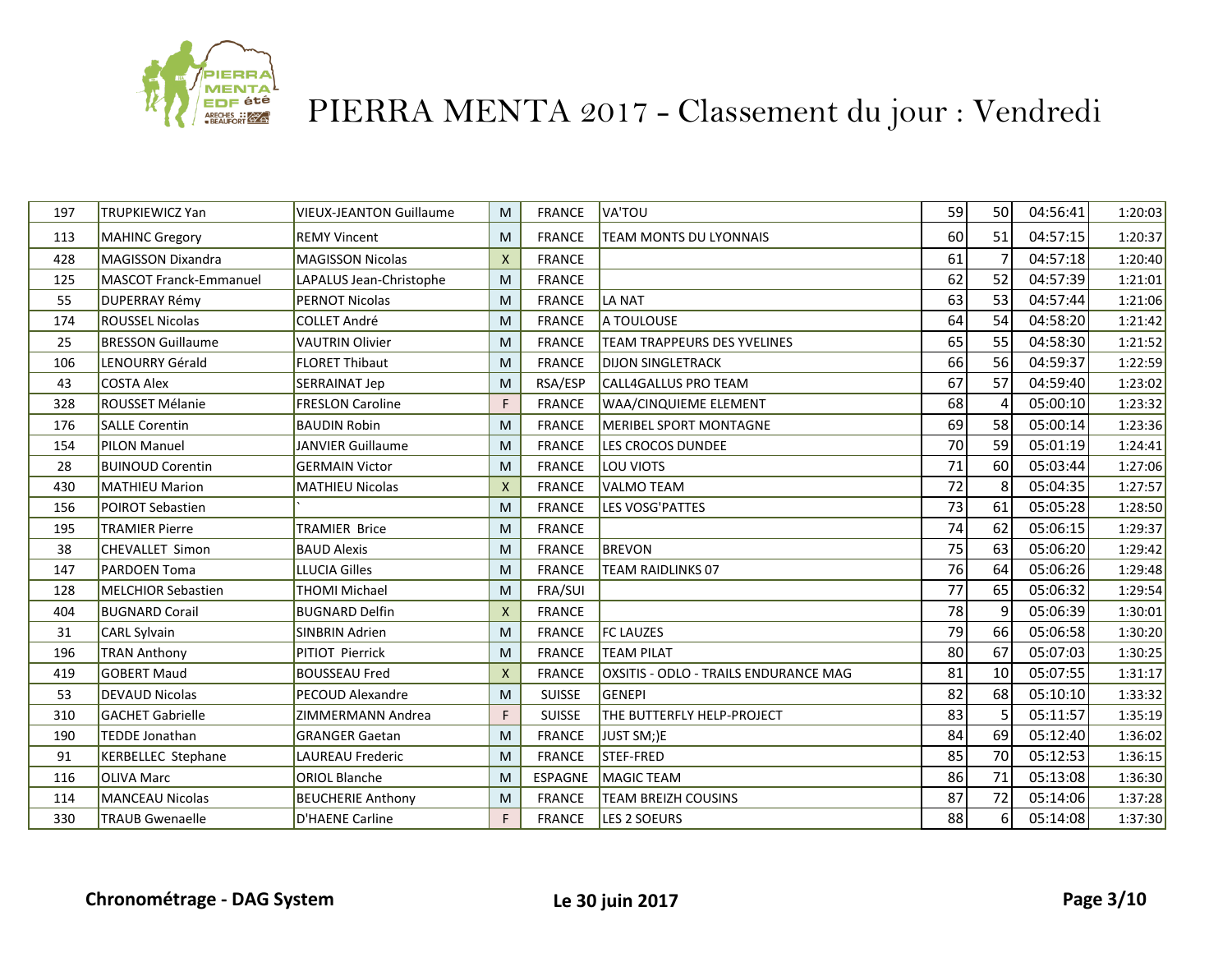

| 212 | <b>VIALLIS Gilles</b>      | DUSSUYER Stéphane              | M                         | <b>FRANCE</b>   | <b>GONES RAIDEURS</b>             | 89  | 73 | 05:14:10 | 1:37:32 |
|-----|----------------------------|--------------------------------|---------------------------|-----------------|-----------------------------------|-----|----|----------|---------|
| 210 | <b>METAY Yohann</b>        | <b>BETTE Jean Christophe</b>   | M                         | <b>FRANCE</b>   | <b>TEAM 512</b>                   | 90  | 74 | 05:14:15 | 1:37:37 |
| 123 | <b>MARTIN Sebastien</b>    | <b>BESNARD Nicolas</b>         | M                         | <b>FRANCE</b>   | <b>US TALENCE</b>                 | 91  | 75 | 05:17:28 | 1:40:50 |
| 133 | <b>MORLET Francois</b>     | <b>CORBEX Laurent</b>          | M                         | <b>FRANCE</b>   | <b>BARGY TEAM</b>                 | 92  | 76 | 05:17:34 | 1:40:56 |
| 175 | SAINT GERMAIN Johan        | <b>CLAREY Pierre Marie</b>     | M                         | <b>FRANCE</b>   | <b>TACOR TEAM</b>                 | 93  | 77 | 05:18:32 | 1:41:54 |
| 204 | <b>WAUTIER Antoine</b>     | <b>NUYTTEN Simon</b>           | M                         | <b>FRANCE</b>   | PLUTOT DEUX FOIS QU'UNE           | 94  | 78 | 05:19:17 | 1:42:39 |
| 11  | <b>BARONE Jean-Michel</b>  | <b>BERAUD Jean-luc</b>         | M                         | <b>FRANCE</b>   | TRAIL ATHLITUDE CUERS             | 95  | 79 | 05:21:22 | 1:44:44 |
| 194 | <b>TOURRES Stéphane</b>    | <b>TOURRES Thierry</b>         | M                         | <b>FRANCE</b>   | TEAM TOO RAID                     | 96  | 80 | 05:21:38 | 1:45:00 |
| 450 | CHENEVOY Julie             | <b>ABEL Benoit</b>             | $\boldsymbol{\mathsf{X}}$ | <b>FRANCE</b>   | <b>TEAM TARDEVANT</b>             | 97  | 11 | 05:21:45 | 1:45:07 |
| 41  | <b>COLLOUD Arnaud</b>      | <b>COLLOUD Yves</b>            | M                         | <b>FRANCE</b>   | TEAM ZOISEAU                      | 98  | 81 | 05:22:03 | 1:45:25 |
| 162 | <b>PROTEAU Yoann</b>       | <b>PERILLAT Olivier</b>        | M                         | <b>FRANCE</b>   | <b>TEAM</b>                       | 99  | 82 | 05:23:14 | 1:46:36 |
| 134 | MOUGIN Stéphane            | GAY Christophe                 | M                         | <b>FRANCE</b>   | MOUGIN/GAY                        | 100 | 83 | 05:24:00 | 1:47:22 |
| 109 | <b>LOCCI Philippe</b>      | <b>FABRE Yannick</b>           | M                         | <b>FRANCE</b>   | TEAM CREMERIE DES MARCHES         | 101 | 84 | 05:24:14 | 1:47:36 |
| 412 | DI SANDRO Frédérick        | <b>EUGENE Turquoise Océane</b> | $\boldsymbol{\mathsf{X}}$ | <b>FRANCE</b>   | <b>TEAM ARCHAS</b>                | 102 | 12 | 05:25:05 | 1:48:27 |
| 170 | <b>RODIER André</b>        | <b>MATERINSKY Remi</b>         | M                         | <b>FRANCE</b>   | <b>LES LUCIOLES</b>               | 103 | 85 | 05:25:25 | 1:48:47 |
| 414 | <b>BURCKLE Nolwenn</b>     | <b>BONNAND Mathieu</b>         | $\boldsymbol{\mathsf{X}}$ | <b>FRANCE</b>   | OPTISPORT-UGLOW                   | 104 | 13 | 05:25:29 | 1:48:51 |
| 57  | <b>DURIX Jean-Michel</b>   | ROUSSEAU Bertrand              | M                         | <b>FRANCE</b>   | TEAM TRIANDINE                    | 105 | 86 | 05:25:37 | 1:48:59 |
| 103 | LE SAUX Yann               | WILLOCQ Jean                   | M                         | <b>FRANCE</b>   | <b>GRAVITY RUNNING EXPERIENCE</b> | 106 | 87 | 05:25:39 | 1:49:01 |
| 15  | <b>BEQUILLEUX Franck</b>   | PORRET Alain                   | M                         | <b>FRANCE</b>   |                                   | 107 | 88 | 05:25:49 | 1:49:11 |
| 121 | <b>MARTIN Arnaud</b>       | <b>MARTIN Philippe</b>         | M                         | <b>FRANCE</b>   | <b>LES MARTIN'S</b>               | 108 | 89 | 05:26:27 | 1:49:49 |
| 98  | LAROCHE Sebastien          | LAINE Sylvain                  | M                         | <b>FRANCE</b>   | <b>COURSE EVASION</b>             | 109 | 90 | 05:26:31 | 1:49:53 |
| 151 | PIERARD Quentin            | <b>SANCHEZ Emilien</b>         | M                         | <b>FRANCE</b>   | TEAM PAPY COACH                   | 110 | 91 | 05:27:02 | 1:50:24 |
| 42  | <b>CORBA Sebastien</b>     | <b>HILLE Sylvain</b>           | M                         | <b>FRANCE</b>   | TEAM JAJA                         | 111 | 92 | 05:29:14 | 1:52:36 |
| 178 | <b>SCHLECHTEN Laurent</b>  | <b>TANNIGER Grégoire</b>       | M                         | <b>SUISSE</b>   | <b>TEAM KIKI</b>                  | 112 | 93 | 05:29:28 | 1:52:50 |
| 79  | <b>GRIFGNEE Christophe</b> | <b>THOMSON Fred</b>            | M                         | <b>BELGIQUE</b> | <b>LES FAGNARDS</b>               | 113 | 94 | 05:30:06 | 1:53:28 |
| 214 | <b>CAPRANO Patrick</b>     | <b>KOEGLER David</b>           | M                         | ALL/AUT         |                                   | 114 | 95 | 05:32:35 | 1:55:57 |
| 78  | <b>GODAT Sebastien</b>     | <b>BELLET Guillaume</b>        | M                         | <b>FRANCE</b>   |                                   | 115 | 96 | 05:33:01 | 1:56:23 |
| 401 | <b>BETRISEY Mathias</b>    | <b>TENAS Nuria</b>             | $\boldsymbol{\mathsf{X}}$ | SUI/ESP         | <b>ALPI'TRAIL</b>                 | 116 | 14 | 05:33:15 | 1:56:37 |
| 37  | <b>CHENAUX Sebastien</b>   | <b>JORDAN Martin</b>           | M                         | <b>SUISSE</b>   | LES DZODZETS                      | 117 | 97 | 05:34:06 | 1:57:28 |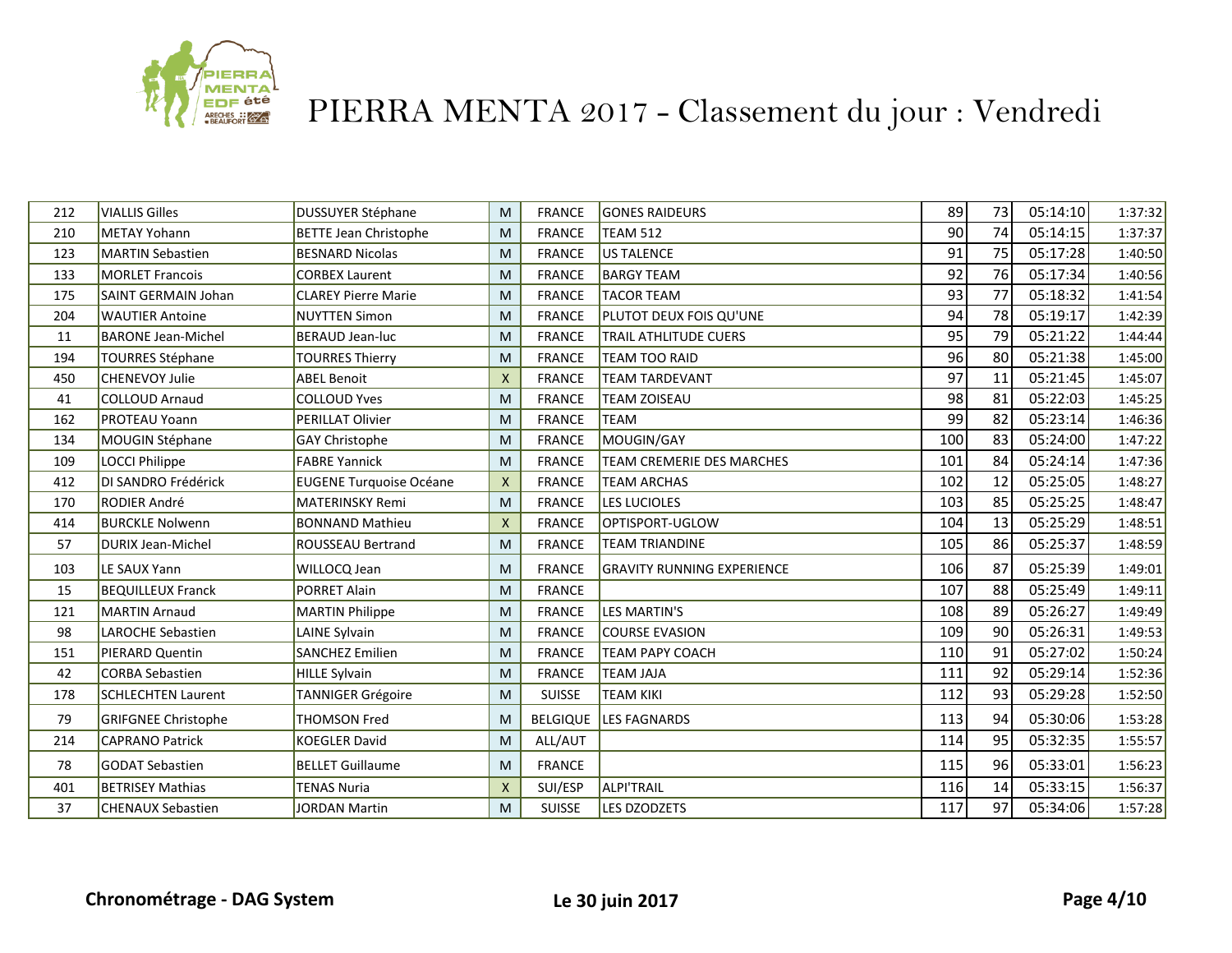

| 126            | <b>MATHEVET Vincent</b>       | <b>COURVOISIER Aurélien</b>     | M            | <b>FRANCE</b> | <b>BG DEBILOS</b>                           | 118 | 98           | 05:34:20 | 1:57:42 |
|----------------|-------------------------------|---------------------------------|--------------|---------------|---------------------------------------------|-----|--------------|----------|---------|
| 50             | <b>DEGUEURSE Thomas</b>       | <b>ALARCON Francois</b>         | M            | <b>FRANCE</b> | VEO2000 LA PLAGNE / TRAIL VALMOREL          | 119 | 99           | 05:34:55 | 1:58:17 |
| 451            | <b>DENIS Marine</b>           | <b>LUCAS Titouan</b>            | $\mathsf{x}$ | <b>FRANCE</b> | BEER, TRACK AND FIELD                       | 120 | 15           | 05:34:58 | 1:58:20 |
| 421            | HERMABESSIERE Jean-Marc       | <b>JOINEL Alexandra</b>         | $\mathsf{x}$ | <b>FRANCE</b> | LES CANTAVOYARDS / AURILLAC MONTAGNE ESCALA | 121 | 16           | 05:35:53 | 1:59:15 |
| 8              | <b>BALABAUD Thomas</b>        | JEGOUSSO Morgan                 | M            | <b>FRANCE</b> | LES ULTRA KINES                             | 122 | 100          | 05:36:04 | 1:59:26 |
| 303            | <b>BERGER Gaelle</b>          | <b>SESTIER CARLIN Sandrine</b>  | F            | <b>FRANCE</b> | RUNBIKERANDOHUEZ                            | 123 |              | 05:36:09 | 1:59:31 |
| 321            | <b>MOLLARD Sophie</b>         | <b>MEYNET-CORDONNIER Fanny</b>  | F            | <b>FRANCE</b> | MILLET                                      | 124 | 8            | 05:36:36 | 1:59:58 |
| 89             | <b>JOGUET Sebastien</b>       | <b>MARCILLY Jeremy</b>          | M            | <b>FRANCE</b> | Y'A PAS LE FEU                              | 125 | 101          | 05:37:08 | 2:00:30 |
| 157            | POISSONNIER Gael              | DAUNIZEAU Richard               | M            | <b>FRANCE</b> | <b>LES KAMICAS</b>                          | 126 | 102          | 05:37:23 | 2:00:45 |
| 66             | FOURNAT Philippe              | <b>CROZ Daniel</b>              | M            | <b>FRANCE</b> |                                             | 127 | 103          | 05:38:14 | 2:01:36 |
| 20             | <b>BOURDILLOUD Christophe</b> | <b>DELESSERT Nicolas</b>        | M            | <b>SUISSE</b> | <b>OCHSNER SPORT VEVEY</b>                  | 128 | 104          | 05:38:21 | 2:01:43 |
| 48             | DAVID Julien                  | <b>CHOYER Martin</b>            | M            | <b>FRANCE</b> | <b>TEAM SHOW SAUDE</b>                      | 129 | 105          | 05:38:27 | 2:01:49 |
| 77             | <b>GIRARD Gregory</b>         | <b>DHERVILLY Patrick</b>        | M            | <b>FRANCE</b> | <b>CHTRAILER73</b>                          | 130 | 106          | 05:38:41 | 2:02:03 |
| 331            | <b>VIDAL Ines</b>             | <b>DEVILLE CAVELLIN Elodie</b>  | F            | <b>FRANCE</b> | <b>TIC &amp; TAC</b>                        | 131 | $\mathsf{q}$ | 05:39:13 | 2:02:35 |
| 27             | <b>BUCCIARELLI Brice</b>      | <b>DENIS Bernard</b>            | M            | <b>FRANCE</b> | LES FENNECS DU DESERT                       | 133 | 108          | 05:39:48 | 2:03:10 |
| 39             | <b>COLIN Laurent</b>          | GUINCHARD Jeremie               | M            | <b>FRANCE</b> | <b>GEOTRAILEURS</b>                         | 132 | 107          | 05:39:48 | 2:03:10 |
| 148            | PASCOA DOS SANTOS Michel      | <b>PABISIAK Laurent</b>         | M            | <b>FRANCE</b> | <b>LES TERRIFORTAINS INSOUMIS</b>           | 134 | 109          | 05:39:53 | 2:03:15 |
| 144            | <b>OLLA Emmanuel</b>          | <b>OLLA Arthur</b>              | M            | <b>FRANCE</b> |                                             | 135 | 110          | 05:39:59 | 2:03:21 |
| 56             | <b>DURAND Thomas</b>          | <b>LACH Alexandre</b>           | M            | <b>FRANCE</b> | LES XARATEURS                               | 136 | 111          | 05:40:56 | 2:04:18 |
| 19             | <b>BONTEMPS Anthony</b>       | TOUSSAINT Stephane              | M            | <b>FRANCE</b> | TR AILLEURS                                 | 137 | 112          | 05:41:11 | 2:04:33 |
| 135            | <b>MOUNIER Sebastien</b>      | <b>HARDY Julien</b>             | M            | <b>FRANCE</b> | <b>RAID O CAZELLES</b>                      | 138 | 113          | 05:42:01 | 2:05:23 |
| 413            | <b>DIRREN Francois</b>        | <b>WERLEN Valérie</b>           | $\mathsf{x}$ | <b>SUISSE</b> | <b>TRIATHLON CLUB VALAIS</b>                | 139 | 17           | 05:43:50 | 2:07:12 |
| $\overline{7}$ | <b>BARBIERA Stephan</b>       | <b>GUSTINELLI gilles</b>        | M            | <b>FRANCE</b> | <b>TOURRETTES ESPRIT TRAIL</b>              | 140 | 114          | 05:44:31 | 2:07:53 |
| 130            | <b>FARGIER Olivier</b>        | <b>MICHELIN Olivier</b>         | M            | <b>FRANCE</b> | COURCHEVEL SPORTS OUTDOOR                   | 141 | 115          | 05:45:59 | 2:09:21 |
| 427            | <b>KIMBERLEY James</b>        | <b>PAYEN Cassandre</b>          | $\mathsf{X}$ | GBR/FRA       | KEEP IT SIMPLE & SMILE                      | 142 | 18           | 05:46:15 | 2:09:37 |
| 417            | <b>GANDY Audrey</b>           | <b>BARBIER Alexandre</b>        | $\mathsf{x}$ | <b>FRANCE</b> | T'INQUIETE C'EST ROULANT!                   | 143 | 19           | 05:47:18 | 2:10:40 |
| 83             | <b>HALTER Thomas</b>          | <b>HALTER Francois-Baptiste</b> | M            | <b>FRANCE</b> | <b>ROX ET ROUKY</b>                         | 144 | 116          | 05:48:32 | 2:11:54 |
| 127            | <b>MEIGNAN Alexandre</b>      | <b>DILLIES Guillaume</b>        | M            | <b>FRANCE</b> | KECEKONFOULA                                | 145 | 117          | 05:49:07 | 2:12:29 |
| 143            | <b>PLUCISNKI Arnaud</b>       | <b>LELEU Philippe</b>           | M            | <b>FRANCE</b> | <b>LES ASTRAGALES</b>                       | 146 | 118          | 05:49:22 | 2:12:44 |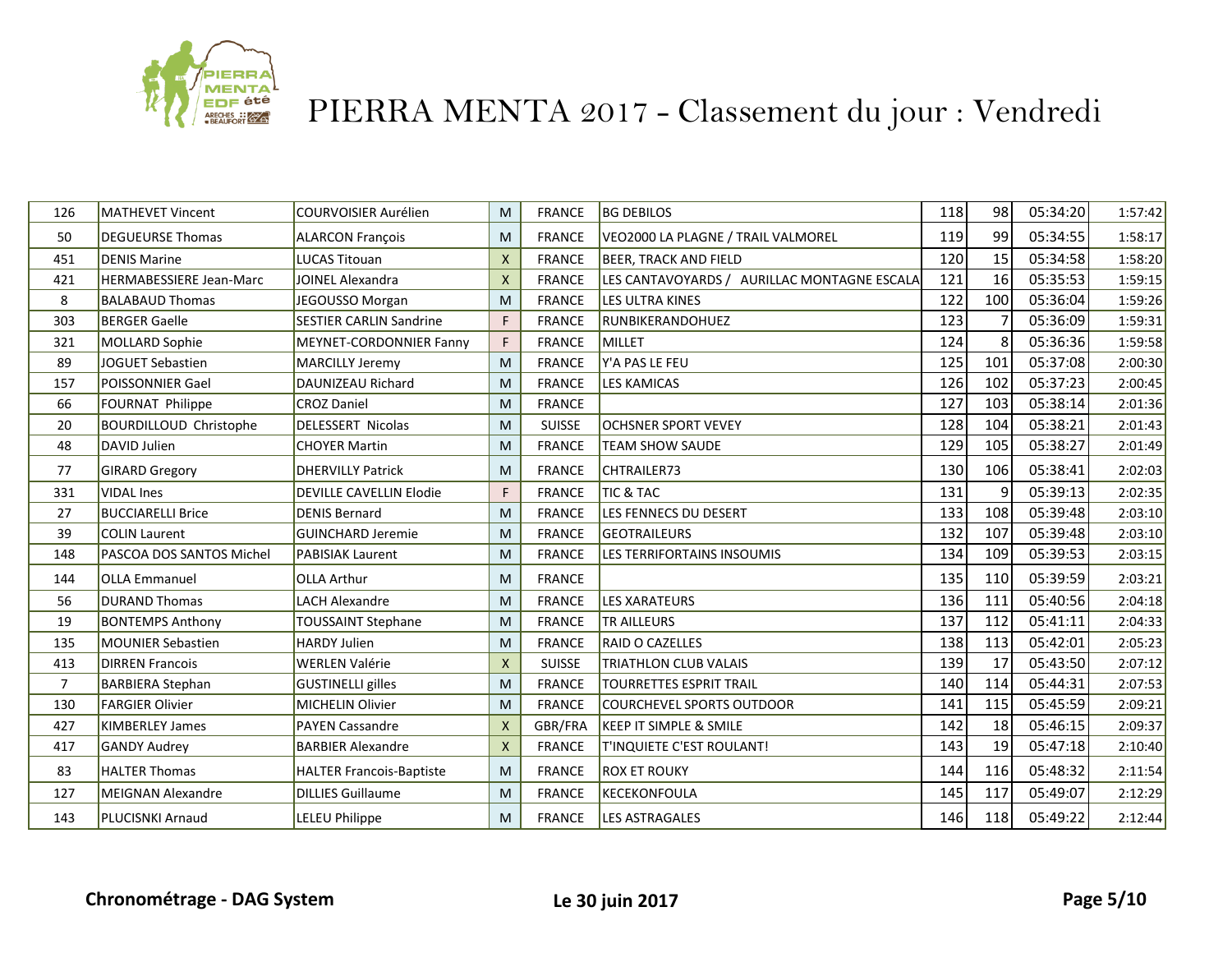

| 432 | <b>NAUWELAERTS DE AGE Anna</b> | <b>BECCARI Filippo</b>       | $\mathsf{X}$ | SWE/IT         |                                    | 147 | 20  | 05:49:24 | 2:12:46 |
|-----|--------------------------------|------------------------------|--------------|----------------|------------------------------------|-----|-----|----------|---------|
| 105 | <b>LEMAIRE Pierre</b>          | <b>BONNET Antoine</b>        | M            | <b>FRANCE</b>  | <b>BOBO&amp;PIERROT</b>            | 148 | 119 | 05:50:20 | 2:13:42 |
| 87  | HURTAUD-MARZANI Johann         | <b>SZA DECZKY Arthur</b>     | M            | <b>FRANCE</b>  | LES BITES A CORNES                 | 149 | 120 | 05:50:33 | 2:13:55 |
| 93  | <b>KUBLER Alexandre</b>        | <b>GRILLOT Mickael</b>       | M            | <b>FRANCE</b>  | <b>BAND OF BROTHERS</b>            | 150 | 121 | 05:50:54 | 2:14:16 |
| 62  | <b>FERRERI Noel</b>            | <b>CORONA Claude</b>         | M            | <b>FRANCE</b>  | <b>VESUBIE TRAIL CLUB 2</b>        | 151 | 122 | 05:51:24 | 2:14:46 |
| 306 | <b>BOTTE Anne-Marie</b>        | ABRASSART Judith             | F            | <b>FRANCE</b>  | <b>EDWIGE &amp; HULOTTE</b>        | 152 | 10  | 05:51:43 | 2:15:05 |
| 88  | <b>BARNOLA Josep</b>           | <b>PLANELLA Albert</b>       | M            | ESPAGNE        | CERDANYA'S TEAM                    | 153 | 123 | 05:52:22 | 2:15:44 |
| 172 | <b>ROQUES Pierre</b>           | SEREE DE ROCH Nicolas        | M            | <b>FRANCE</b>  | APTAVITA                           | 154 | 124 | 05:52:30 | 2:15:52 |
| 159 | <b>PONCE Sebastien</b>         | <b>WARTEL Romain</b>         | M            | <b>FRANCE</b>  | <b>CHEEZY PATATE</b>               | 155 | 125 | 05:52:41 | 2:16:03 |
| 322 | <b>MURIS Myriam</b>            | <b>BERNABEU Marie</b>        | F            | <b>FRANCE</b>  | <b>PINK TRIANDINE</b>              | 156 | 11  | 05:53:03 | 2:16:25 |
| 74  | <b>GENETIER Fabien</b>         | <b>FUET Benoit</b>           | M            | <b>FRANCE</b>  | LES BOURGUIGNONS DE L'ACAPP        | 157 | 126 | 05:54:15 | 2:17:37 |
| 173 | <b>ROUILLARD Charlie</b>       | <b>CHAMIOT MAITRAL Kévin</b> | M            | <b>FRANCE</b>  | TEAM JEAN LAIN / TERRE DE RUNNING. | 158 | 127 | 05:54:19 | 2:17:41 |
| 219 | SOUILLIART Julien              | LIANDRAT Antoine             | M            | <b>FRANCE</b>  | <b>EDF DTG</b>                     | 159 | 128 | 05:55:11 | 2:18:33 |
| 100 | <b>LAURENS Lionel</b>          | SIEURAC Fabien               | M            | <b>FRANCE</b>  | TEAM PATOU / BMA                   | 160 | 129 | 05:55:48 | 2:19:10 |
| 153 | PIGNAT Thierry                 | <b>CHERVAZ Gilles</b>        | M            | <b>SUISSE</b>  | PAKO'Z'OTRE                        | 161 | 130 | 05:56:35 | 2:19:57 |
| 429 | <b>MAIRE Mathilde</b>          | <b>MAIRE Daniel</b>          | $\mathsf{x}$ | <b>FRANCE</b>  | <b>FAMILLE MAIRE</b>               | 162 | 21  | 05:57:07 | 2:20:29 |
| 140 | NICAISSE Sylvain               | <b>RECH Didier</b>           | M            | <b>FRANCE</b>  | <b>TEAM CHEPTAINTRAIL 1</b>        | 163 | 131 | 05:58:12 | 2:21:34 |
| 218 | PERRET Rémy                    | <b>NAJAC Julien</b>          | M            | <b>FRANCE</b>  | <b>LES RASCALS</b>                 | 164 | 132 | 05:58:36 | 2:21:58 |
| 206 | <b>WINKIN Pierre-Yves</b>      | <b>PERRIN Rémi</b>           | M            | <b>BEL/FRA</b> | <b>TRAIL'IN BASTOGNE</b>           | 165 | 133 | 05:58:44 | 2:22:06 |
| 181 | <b>SCHUSTER Nicolas</b>        | <b>DODRIMONT Cédric</b>      | M            | FRA/BEL        | <b>TRAIL'IN BASTOGNE</b>           | 166 | 134 | 05:58:45 | 2:22:07 |
| 118 | <b>MARCHAN Nicolas</b>         | <b>MARCHAN Samuel</b>        | M            | <b>FRANCE</b>  |                                    | 167 | 135 | 05:58:57 | 2:22:19 |
| 441 | <b>TRAMIER Delphine</b>        | <b>VIBERT Baptiste</b>       | $\mathsf{X}$ | <b>FRANCE</b>  | TERRE DE RUNNING ALBERTVILLE       | 168 | 22  | 05:59:00 | 2:22:22 |
| 186 | <b>SOUBRIER Bertrand</b>       | <b>NARDELLI Didier</b>       | M            | <b>FRANCE</b>  | <b>BERTRAND &amp; DIDIER</b>       | 169 | 136 | 05:59:20 | 2:22:42 |
| 51  | <b>DELETRAZ Gerard</b>         | <b>DUVAL Frederic</b>        | M            | <b>FRANCE</b>  | <b>TEAM TRIANDINE TRAIL 1</b>      | 170 | 137 | 06:00:00 | 2:23:22 |
| 318 | <b>LIEUTIER Marina</b>         | <b>LIBERTO Laure</b>         | F            | <b>FRANCE</b>  | <b>RT FAMILY</b>                   | 171 | 12  | 06:02:31 | 2:25:53 |
| 439 | <b>SCHAMBECK Andreas</b>       | <b>SCHAMBECK Kathrin</b>     | $\mathsf{x}$ |                | ALLEMAGNE TEAM FRANCONIA VERTICAL  | 172 | 23  | 06:04:03 | 2:27:25 |
| 155 | <b>PINATON Frédéric</b>        | <b>DARNET Camille</b>        | M            | <b>FRANCE</b>  | <b>DIJON EIFFEL</b>                | 173 | 138 | 06:04:09 | 2:27:31 |
| 316 | <b>LACORDAIRE Lucie</b>        | JACQUELIN Noémie             | F            | <b>FRANCE</b>  | LA PYRÉNEO-SAVOYARDE               | 174 | 13  | 06:04:38 | 2:28:00 |
| 146 | <b>FRANCHI Paolo</b>           | DE BIASI Paolo               | M            | <b>ITALIE</b>  | DOLOMITI EXTREME TRAIL             | 175 | 139 | 06:04:46 | 2:28:08 |
| 182 | <b>SERENT Pascal</b>           | <b>CONREAUX Cyril</b>        | M            | <b>FRANCE</b>  | <b>ROCK TRAILERS</b>               | 176 | 140 | 06:04:55 | 2:28:17 |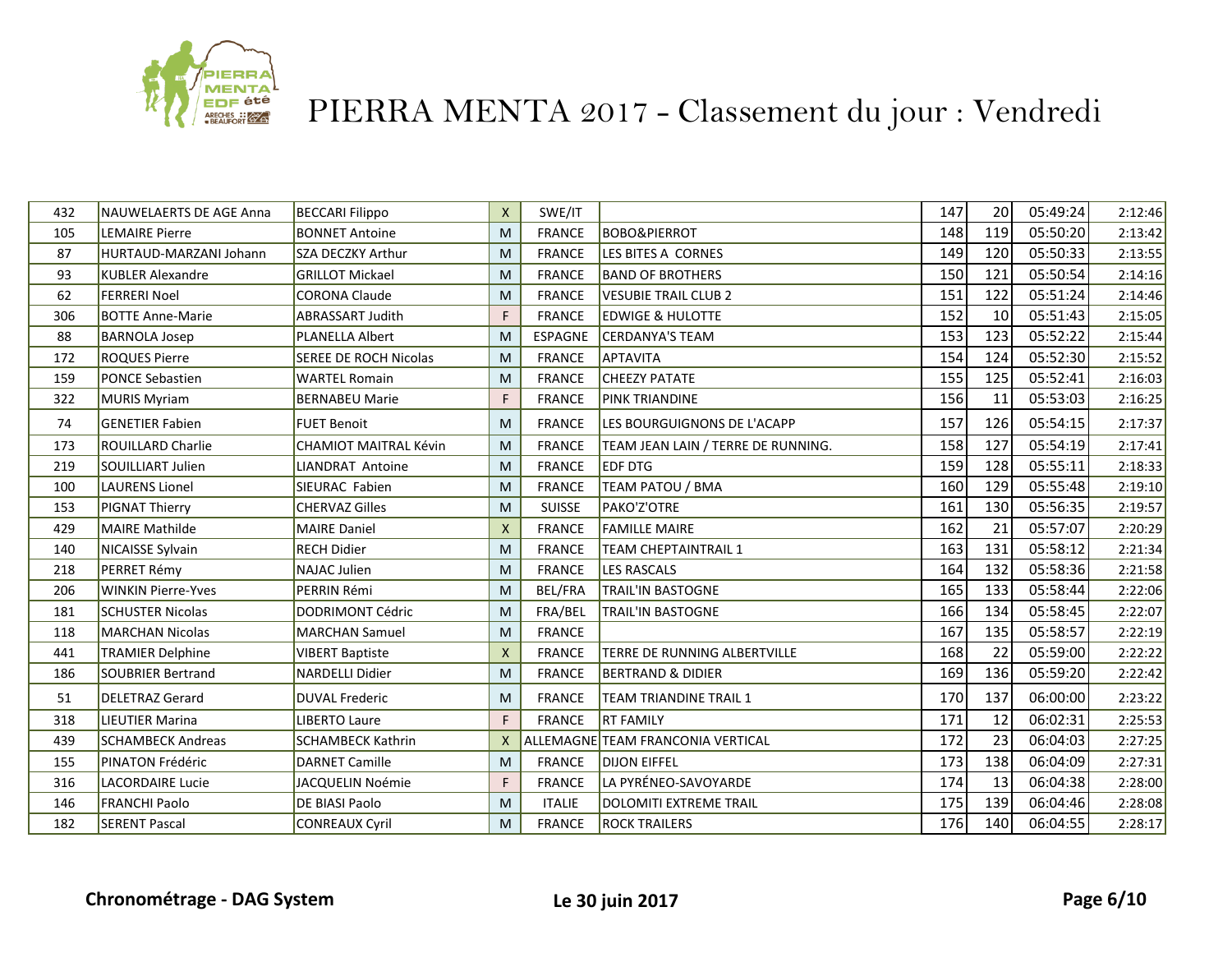

| 185 | SIMON Gaspard                | <b>SOUILLIART Thibaut</b>   | M                         | <b>FRANCE</b> |                               | 177 | 141 | 06:05:49 | 2:29:11 |
|-----|------------------------------|-----------------------------|---------------------------|---------------|-------------------------------|-----|-----|----------|---------|
| 415 | <b>FAYOLLE Lionel</b>        | LARTILLEUX COUDER Stephanie | $\mathsf{X}$              | <b>FRANCE</b> | <b>HTV VAL D ISERE</b>        | 178 | 24  | 06:05:53 | 2:29:15 |
| 433 | <b>OUDJIT Riad</b>           | <b>CLAUS Sylvie</b>         | $\mathsf{X}$              | <b>FRANCE</b> | <b>COURS TOUJOURS</b>         | 179 | 25  | 06:06:41 | 2:30:03 |
| 115 | <b>MARC David</b>            | <b>RONDOT Remi</b>          | M                         | <b>FRANCE</b> | <b>LES NOVICES</b>            | 180 | 142 | 06:06:42 | 2:30:04 |
| 49  | DAVID Bruno                  | MOULIN Frédéric             | M                         | <b>FRANCE</b> | <b>TRAIE AIE AIE</b>          | 181 | 143 | 06:07:19 | 2:30:41 |
| 18  | <b>BODIE Brice</b>           | <b>BODIE Frédéric</b>       | M                         | <b>FRANCE</b> | LAFUMA MOBILIER               | 182 | 144 | 06:08:24 | 2:31:46 |
| 305 | <b>BONNARDON Céline</b>      | PERETTO Estelle             | F                         | <b>FRANCE</b> | LAFUMA MOBILIER               | 183 | 14  | 06:08:24 | 2:31:46 |
| 13  | <b>BEERENS Thomas</b>        | <b>LAVIGNE Cyril</b>        | M                         | <b>FRANCE</b> | LES CHTI'S                    | 184 | 145 | 06:10:00 | 2:33:22 |
| 29  | <b>CAMPOLI Jean-Francois</b> | D'APOLITO julien            | M                         | <b>FRANCE</b> | LES ALPINISTES DU MONT MARTRE | 185 | 146 | 06:10:04 | 2:33:26 |
| 36  | <b>CHAUVOT Fabien</b>        | FERNANDEZ Raymond           | M                         | <b>FRANCE</b> | <b>CHEMINDETRAVERSE</b>       | 186 | 147 | 06:12:43 | 2:36:05 |
| 4   | <b>ANTHOINE Pascal</b>       | <b>ANTHOINE Denis</b>       | M                         | <b>FRANCE</b> | LES GARS DE LA YAUTE          | 187 | 148 | 06:13:11 | 2:36:33 |
| 165 | <b>RECORDON Stephane</b>     | JAYMOND Romain              | M                         | <b>FRANCE</b> |                               | 188 | 149 | 06:13:32 | 2:36:54 |
| 65  | <b>FOSTINELLI Philippe</b>   | <b>BLUMENFELD Franck</b>    | M                         | <b>FRANCE</b> | <b>ITKALENJI</b>              | 189 | 150 | 06:13:36 | 2:36:58 |
| 23  | <b>BOURGUIGNON Laurent</b>   | LUTHI Jean Pierre           | M                         | BEL/SUI       | <b>LES TORPILLES</b>          | 190 | 151 | 06:14:10 | 2:37:32 |
| 120 | <b>MARIETTE Benoit</b>       | <b>BERGER Cyril</b>         | M                         | <b>FRANCE</b> | LUNCH-BREACK                  | 191 | 152 | 06:14:18 | 2:37:40 |
| 110 | <b>LOMBARD Vincent</b>       | <b>LOMBARD Eric</b>         | M                         | <b>FRANCE</b> | TRAIL ET FINES HERBES         | 192 | 153 | 06:14:31 | 2:37:53 |
| 402 | <b>BEYNET David</b>          | NICOLLET Julie              | $\boldsymbol{\mathsf{X}}$ | <b>FRANCE</b> |                               | 193 | 26  | 06:14:35 | 2:37:57 |
| 75  | GIFFARD-CARLET Grégory       | GIFFARD-CARLET Jéremie      | M                         | <b>FRANCE</b> | LES TOM                       | 194 | 154 | 06:14:53 | 2:38:15 |
| 425 | <b>HUILLERY Jean Noel</b>    | MINGOL PACHES Susana        | $\mathsf{X}$              | FRA/ESP       | <b>ULTRA AND FIRE</b>         | 195 | 27  | 06:15:27 | 2:38:49 |
| 193 | <b>TOUCHEQUE Grégory</b>     | <b>LEPINOIS Nicolas</b>     | M                         | RSA/BEL       | <b>TRAI'IN BASTOGNE 3</b>     | 196 | 155 | 06:15:39 | 2:39:01 |
| 307 | <b>BUFFIERE Muriel</b>       | <b>TREMAINE Maryanna</b>    | F                         | <b>FRANCE</b> | <b>TEAM DEVOLUY</b>           | 197 | 15  | 06:15:55 | 2:39:17 |
| 449 | <b>HERIN Claudio</b>         | SPEROTTO Germana            | $\mathsf{x}$              | <b>ITALIE</b> | <b>QUARTRAIL</b>              | 198 | 28  | 06:16:07 | 2:39:29 |
| 177 | <b>SALLES Mehdi</b>          | <b>TRUC Yann</b>            | M                         | <b>FRANCE</b> | <b>ENDEUXHEURESC'ESTPLIE</b>  | 199 | 156 | 06:19:30 | 2:42:52 |
| 213 | ALVAREZ DIGO Miguel          | SARDA FERNANDEZ Jordi       | M                         | RSA/ESP       | MINDUNDIS8334                 | 200 | 157 | 06:20:23 | 2:43:45 |
| 183 | <b>SERRA Lionel</b>          | <b>CORDROCH Matthieu</b>    | M                         | <b>FRANCE</b> | <b>LES BRETONS</b>            | 201 | 158 | 06:20:51 | 2:44:13 |
| 410 | <b>CREOFF Nicolas</b>        | <b>CREOFF Coralie</b>       | $\boldsymbol{\mathsf{X}}$ | <b>FRANCE</b> | <b>TIROCONI</b>               | 202 | 29  | 06:23:30 | 2:46:52 |
| 309 | <b>DOHNER Eliane</b>         | WEE Julie                   | F                         | <b>SUISSE</b> | <b>LES PTYGMATIQUES</b>       | 203 | 16  | 06:23:46 | 2:47:08 |
| 138 | <b>NATHAN Elie</b>           | <b>GUILLOT Mike</b>         | M                         | <b>FRANCE</b> | CTC - SANGLIER DE JUSSIEU     | 204 | 159 | 06:27:06 | 2:50:28 |
| 129 | <b>MIDOT Jean Michel</b>     | <b>DURAND Jean Marc</b>     | M                         | <b>FRANCE</b> |                               | 205 | 160 | 06:27:29 | 2:50:51 |
| 409 | <b>COUDURIER Cyril</b>       | SEGAUD Frédérique           | $\mathsf{x}$              | <b>FRANCE</b> | MERCI LYDIE ET OLIVIER        | 206 | 30  | 06:28:48 | 2:52:10 |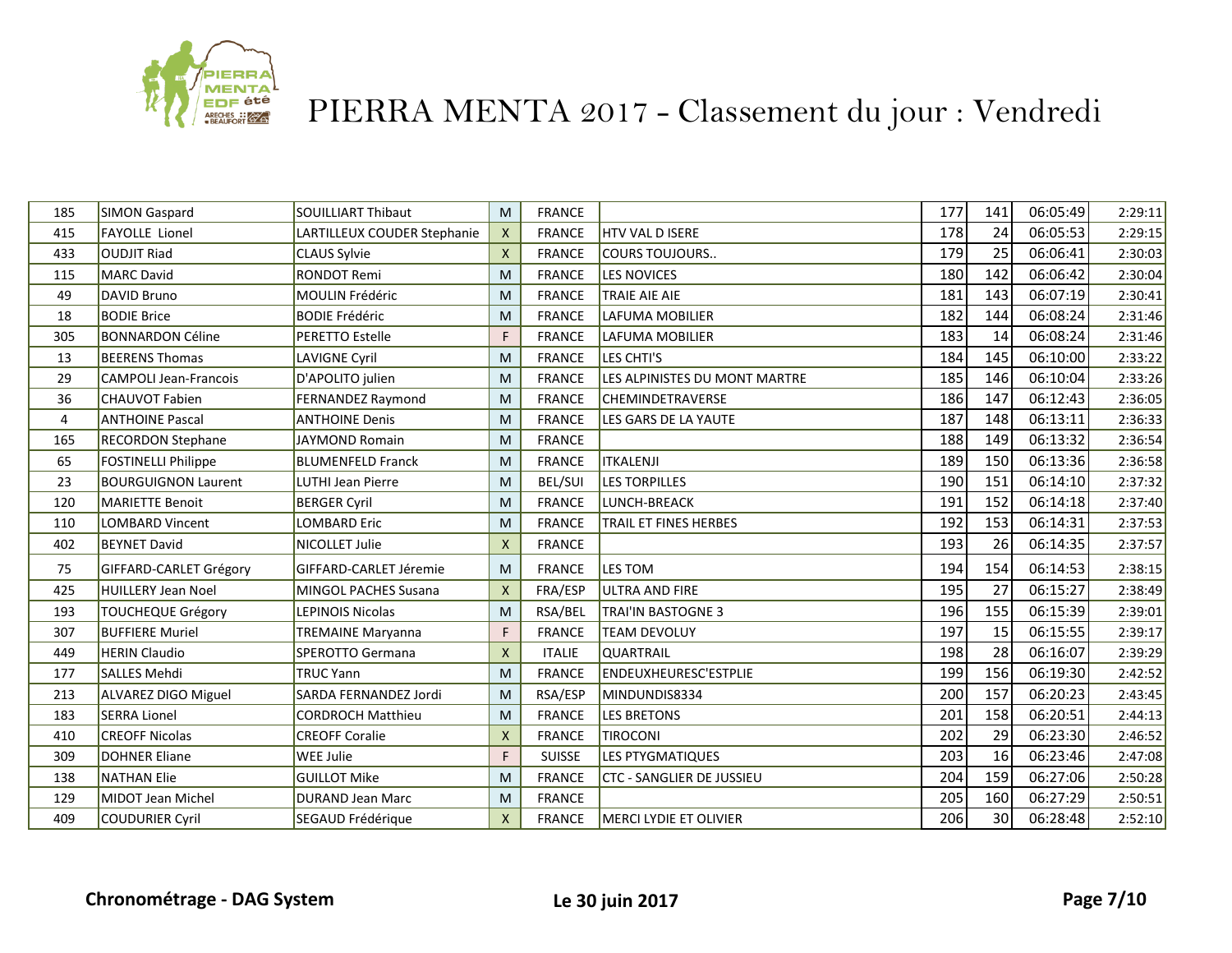

| 201 | <b>HERMANN Julien</b>       | <b>GASSER Jean Nicolas</b>    | M                         | <b>FRANCE</b> | <b>JN &amp; BRUNO</b>                | 207 | 161 | 06:29:27 | 2:52:49 |
|-----|-----------------------------|-------------------------------|---------------------------|---------------|--------------------------------------|-----|-----|----------|---------|
| 34  | <b>CHAINTREUIL Didier</b>   | GODEFROY Philippe             | M                         | <b>FRANCE</b> | <b>TOULON SPORT NATURE</b>           | 208 | 162 | 06:29:35 | 2:52:57 |
| 67  | <b>FOURTANIER Ludovic</b>   | <b>CRAPART Laurent</b>        | M                         | <b>FRANCE</b> | KOALA#1                              | 209 | 163 | 06:30:21 | 2:53:43 |
| 202 | <b>VINCELOT Guillaume</b>   | <b>PEDARD Thibaud</b>         | M                         | <b>FRANCE</b> | LES MOULES                           | 210 | 164 | 06:30:48 | 2:54:10 |
| 326 | <b>RABINEL Mathilde</b>     | <b>FELIX Marie</b>            | F                         | <b>FRANCE</b> | <b>APTAVICAILLES</b>                 | 211 | 17  | 06:30:51 | 2:54:13 |
| 187 | <b>SOUM Bertrand</b>        | <b>SOUM Guillaume</b>         | M                         | <b>FRANCE</b> | <b>BROTHER'S KING</b>                | 212 | 165 | 06:31:24 | 2:54:46 |
| 423 | <b>HIMBER Nicolas</b>       | <b>HIMBER Malory</b>          | $\boldsymbol{\mathsf{X}}$ | <b>FRANCE</b> | <b>TRAIL AVENTURES</b>               | 213 | 31  | 06:31:45 | 2:55:07 |
| 220 | <b>MOUGIN Xavier</b>        | <b>BONO Thomas</b>            | M                         | <b>FRANCE</b> | <b>TEAM MORTEAU</b>                  | 214 | 166 | 06:32:23 | 2:55:45 |
| 405 | <b>CABANEL Patricia</b>     | <b>BOIS Antony</b>            | $\mathsf{x}$              | <b>FRANCE</b> | <b>TSN ANTONY &amp; PATRICIA</b>     | 215 | 32  | 06:32:43 | 2:56:05 |
| 445 | <b>ZAVARISE Maeva</b>       | <b>DEMOLIS Romain</b>         | $\boldsymbol{\mathsf{X}}$ | <b>FRANCE</b> | TEAM TRAIL TRIANDINE/DURET SOLUTIONS | 216 | 33  | 06:33:23 | 2:56:45 |
| 403 | <b>BLAYO Christophe</b>     | <b>GODART Marie</b>           | $\mathsf{x}$              | <b>FRANCE</b> | <b>WOW TEAM</b>                      | 217 | 34  | 06:33:39 | 2:57:01 |
| 327 | <b>REYES Emilie</b>         | JEANMONNOT LAMY Virginie      | F                         | <b>FRANCE</b> | <b>SPORT AVENTURE</b>                | 218 | 18  | 06:34:13 | 2:57:35 |
| 437 | <b>ROUGELOT Alain</b>       | <b>RATTIN Elisabeth</b>       | $\boldsymbol{\mathsf{X}}$ | <b>FRANCE</b> | CAF AIX LES BAINS                    | 219 | 35  | 06:36:14 | 2:59:36 |
| 12  | <b>BEAUPELLET Philippe</b>  | LEPAGE Jean Marc              | M                         | <b>FRANCE</b> | <b>TEAM BA HALANA</b>                | 220 | 167 | 06:36:24 | 2:59:46 |
| 26  | <b>BRONDELLO Julien</b>     | TONDU Jérémy                  | M                         | <b>FRANCE</b> | OVERTHETOP                           | 221 | 168 | 06:37:04 | 3:00:26 |
| 325 | PICCOLET Josiane            | <b>GIRARD Christelle</b>      | F                         | <b>FRANCE</b> | <b>HOPE FOR HUMANITY</b>             | 222 | 19  | 06:37:38 | 3:01:00 |
| 315 | JUAN Stephanie              | <b>DUBOIS Lyne</b>            | F.                        | <b>SUISSE</b> | NEUCHAVENTURE                        | 223 | 20  | 06:39:04 | 3:02:26 |
| 64  | <b>FORGET Guillaume</b>     | <b>FRAISSE Stéphane</b>       | M                         | <b>FRANCE</b> | <b>BRO TAGNE</b>                     | 224 | 169 | 06:39:55 | 3:03:17 |
| 141 | <b>ODDON Robin</b>          | <b>COURTIAL Edwin-Joffrey</b> | M                         | <b>FRANCE</b> | <b>TEAM CROZIFLETTE</b>              | 225 | 170 | 06:39:58 | 3:03:20 |
| 323 | <b>ODIN Nathalie</b>        | <b>LABARRE Beatrice</b>       | F                         | <b>FRANCE</b> | LA BEA NATHA                         | 226 | 21  | 06:41:58 | 3:05:20 |
| 94  | <b>LAFFAY Vincent</b>       | LAFFAY Sylvain                | M                         | <b>FRANCE</b> | <b>TEAM DESBOSSESETDESBULLES</b>     | 227 | 171 | 06:42:03 | 3:05:25 |
| 438 | <b>SAGI BARRERA Barbara</b> | <b>CLARASO VALLCORBA Alex</b> | $\mathsf{x}$              | RSA/ESP       | <b>SPORTVICIOUS</b>                  | 228 | 36  | 06:42:24 | 3:05:46 |
| 319 | <b>LUCAS Fabienne</b>       | JEANMONNOT POURCELOT Beat     | F                         | <b>FRANCE</b> | <b>SPORT AVENTURES PONTARLIER</b>    | 229 | 22  | 06:42:29 | 3:05:51 |
| 92  | KOLODZIEJCZYK Franck        | <b>DESMOULINS Olivier</b>     | M                         | <b>FRANCE</b> | <b>TOULON SPORTS NATURE</b>          | 230 | 172 | 06:42:33 | 3:05:55 |
| 313 | <b>GRASSI Michela</b>       | PASSERINI Franca              | F                         | <b>SUISSE</b> | TEAM GOTTHARD SKIMO                  | 231 | 23  | 06:42:55 | 3:06:17 |
| 139 | <b>NESE Christopher</b>     | <b>COMES Giani</b>            | M                         | <b>FRANCE</b> | APTAVITATRAIL                        | 232 | 173 | 06:44:14 | 3:07:36 |
| 440 | <b>TRACHSEL Patrick</b>     | <b>BRASEY Béatrice</b>        | $\mathsf{x}$              | <b>SUISSE</b> | <b>PAT ET BEA</b>                    | 233 | 37  | 06:44:46 | 3:08:08 |
| 131 | <b>MISTER Guillaume</b>     | <b>FONTAINE Gérard</b>        | M                         | <b>FRANCE</b> | QQFL                                 | 234 | 174 | 06:44:50 | 3:08:12 |
| 145 | <b>PECHEUR Samuel</b>       | LEBRAT Eric                   | M                         | <b>FRANCE</b> | POINTURE 46                          | 235 | 175 | 06:49:53 | 3:13:15 |
| 10  | <b>BARNIER Alain</b>        | <b>BARNIER Luc</b>            | M                         | <b>FRANCE</b> | <b>TEAM GARAGAI</b>                  | 236 | 176 | 06:52:08 | 3:15:30 |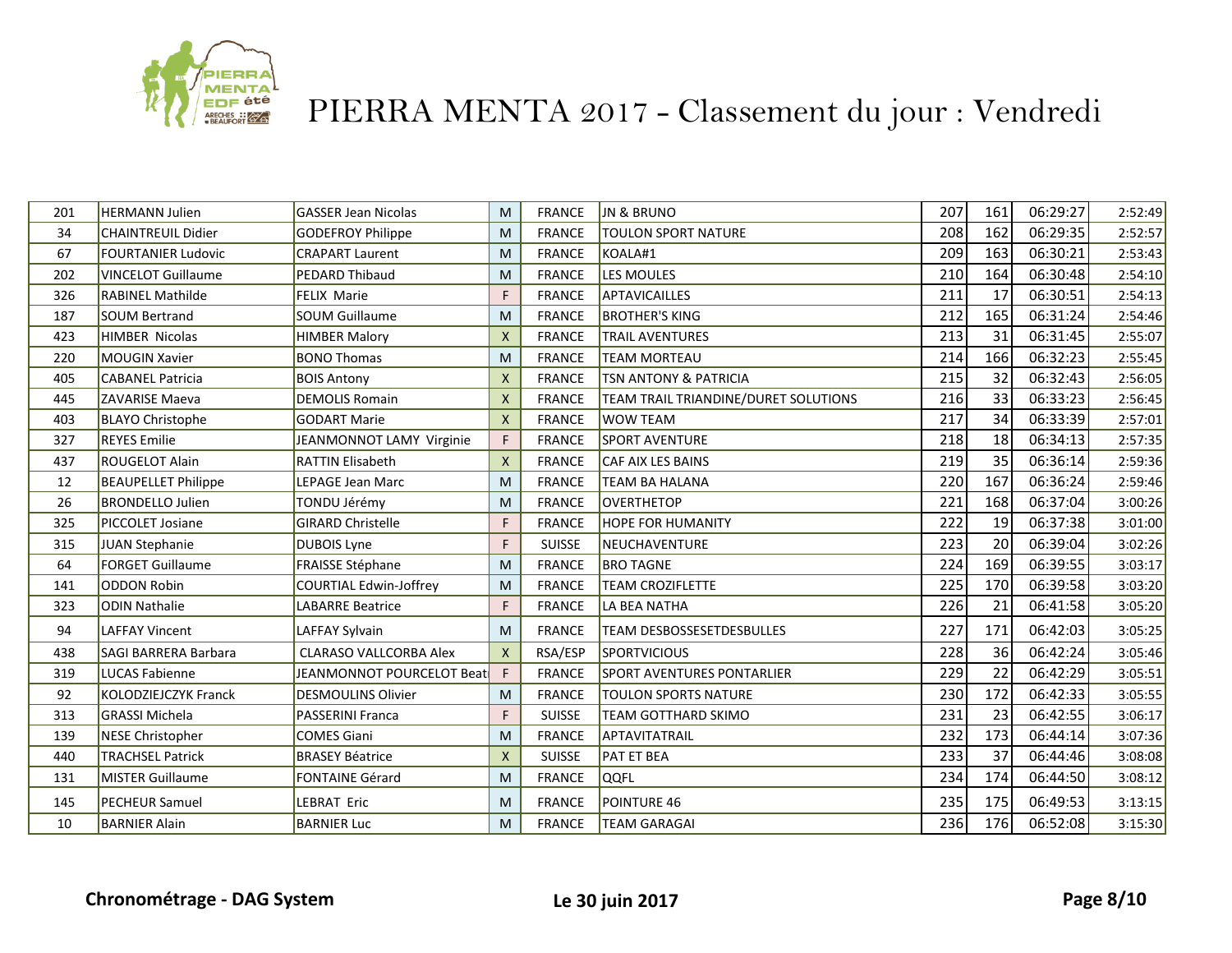

| 434 | <b>PETIOT-ROUZET Arnaud</b> | <b>HOCQUETTE Claire</b>            | $\mathsf{x}$              | <b>FRANCE</b>   |                                     | 237 | 38  | 06:53:37 | 3:16:59 |
|-----|-----------------------------|------------------------------------|---------------------------|-----------------|-------------------------------------|-----|-----|----------|---------|
| 33  | CHABOD Benjamin             | <b>VUILLAUME Adrien</b>            | M                         | <b>FRANCE</b>   | ADRIBANJ                            | 238 | 177 | 06:54:00 | 3:17:22 |
| 314 | <b>JACCARD Emilie</b>       | PELLET Joanie                      | F                         | <b>SUISSE</b>   | TEAM GRUMPY SUPERGIRLS              | 239 | 24  | 06:54:49 | 3:18:11 |
| 107 | L'HOTE Michel               | <b>HUIN André</b>                  | M                         | <b>FRANCE</b>   | <b>EQUIPE RCV</b>                   | 240 | 178 | 06:56:09 | 3:19:31 |
| 96  | <b>LAMBERT Bertrand</b>     | <b>GILLET Emmanuel</b>             | M                         | <b>BELGIQUE</b> |                                     | 241 | 179 | 06:56:20 | 3:19:42 |
| 442 | <b>VAUCHEL Anne-Marie</b>   | <b>DUTHOO Jean-Louis</b>           | $\boldsymbol{\mathsf{X}}$ | <b>FRANCE</b>   | <b>DUNES D'ESPOIR</b>               | 242 | 39  | 06:58:38 | 3:22:00 |
| 435 | <b>PLANTIN Bertrand</b>     | <b>ROCCA Elise</b>                 | $\mathsf{X}$              | <b>FRANCE</b>   | <b>DA007</b>                        | 243 | 40  | 07:00:58 | 3:24:20 |
| 104 | <b>LEFRANC Yannick</b>      | MICHELANGELI Paul-Antoine          | M                         | <b>FRANCE</b>   | <b>LES GAUFRES</b>                  | 244 | 180 | 07:01:45 | 3:25:07 |
| 6   | <b>BAI Nicolas</b>          | <b>BAI Jérôme</b>                  | M                         | <b>FRANCE</b>   | LA FACE B                           | 245 | 181 | 07:02:23 | 3:25:45 |
| 302 | <b>BARTHELEMY Sandrine</b>  | <b>FONTAINE Bénédicte</b>          | F                         | <b>FRANCE</b>   | <b>ZAM ZAM</b>                      | 246 | 25  | 07:03:44 | 3:27:06 |
| 407 | <b>CARON Nathalie</b>       | <b>CARON Jean-Paul</b>             | $\boldsymbol{\mathsf{X}}$ | <b>FRANCE</b>   | NAPOUTZ                             | 247 | 41  | 07:04:18 | 3:27:40 |
| 443 | <b>WAULTIER Sabine</b>      | MICHALINOFF Jacques                | $\boldsymbol{\mathsf{X}}$ | <b>FRANCE</b>   | SIGO 2017                           | 248 | 42  | 07:04:29 | 3:27:51 |
| 179 | <b>SCHMIDT Alexander</b>    | MARéCHAL Nicolas                   | M                         | <b>FRANCE</b>   | <b>BROOKLYYYN</b>                   | 249 | 182 | 07:05:16 | 3:28:38 |
| 63  | <b>FOLLIOT Sebastien</b>    | <b>FOLLIOT Xavier</b>              | M                         | <b>FRANCE</b>   | <b>CLIMBTRAIL</b>                   | 250 | 183 | 07:06:26 | 3:29:48 |
| 22  | <b>BOURGEOIS Olivier</b>    | MAILLARD Sébastien                 | M                         | <b>FRANCE</b>   | <b>LES BISOUSNOURS</b>              | 251 | 184 | 07:06:56 | 3:30:18 |
| 59  | <b>FABER Sébastien</b>      | <b>FALLER Christophe</b>           | M                         | <b>FRANCE</b>   | LES BRONZES FONT DU TRAIL           | 252 | 185 | 07:13:15 | 3:36:37 |
| 400 | <b>AITRADI Said</b>         | <b>HERVIEU Benedicte</b>           | $\boldsymbol{\mathsf{X}}$ | <b>FRANCE</b>   | <b>FEND LA BISE</b>                 | 253 | 43  | 07:13:42 | 3:37:04 |
| 424 | <b>HORODYSKI Delphine</b>   | <b>BERNARDO DE OLIVEIRA Daniel</b> | $\mathsf{X}$              | <b>FRANCE</b>   | <b>KEEP CALM &amp; EAT BEAUFORT</b> | 254 | 44  | 07:14:30 | 3:37:52 |
| 82  | <b>GUINET Julien</b>        | <b>PERRET Maxime</b>               | M                         | <b>FRANCE</b>   | LES DOUME                           | 255 | 186 | 07:17:02 | 3:40:24 |
| 54  | DI VINCENZO Dominique       | LILLAZ Jean Vincent                | M                         | <b>FRANCE</b>   | DI VINCENZO/LILLAZ                  | 256 | 187 | 07:17:19 | 3:40:41 |
| 161 | <b>PRIEUR Patrick</b>       | JUDITH Johan                       | M                         | <b>FRANCE</b>   | <b>SPORT AND RUN</b>                | 257 | 188 | 07:21:35 | 3:44:57 |
| 317 | <b>LEAU Sophie</b>          | <b>CLEMONT Mathilde</b>            | F                         | <b>FRANCE</b>   |                                     | 258 | 26  | 07:21:40 | 3:45:02 |
| 152 | PIETRI Jean Louis           | <b>DIGON Pascal</b>                | M                         | <b>FRANCE</b>   | TRAIL ET ECHALOTTE                  | 259 | 189 | 07:23:34 | 3:46:56 |
| 21  | <b>BOURET Jérome</b>        | <b>BUNEL Stéphane</b>              | M                         | <b>FRANCE</b>   | LES BARJOS DU COSE                  | 260 | 190 | 07:23:54 | 3:47:16 |
| 312 | <b>GIACOMETTI Peggy</b>     | <b>BESSON Erika</b>                | F                         | <b>FRANCE</b>   | <b>SATO GIRL TEAM</b>               | 261 | 27  | 07:24:51 | 3:48:13 |
| 122 | <b>MARTIN Didier</b>        | <b>BARRAU Vincent</b>              | M                         | <b>FRANCE</b>   | <b>DA-001</b>                       | 262 | 191 | 07:29:56 | 3:53:18 |
| 40  | <b>COLIN Olivier</b>        | <b>DELILLE Thomas</b>              | M                         | <b>FRANCE</b>   | DA-002                              | 264 | 193 | 07:29:58 | 3:53:20 |
| 73  | <b>GAUTHIER Benoit</b>      | MICHELET Jérôme                    | M                         | <b>FRANCE</b>   | DA-666                              | 263 | 192 | 07:29:58 | 3:53:20 |
| 444 | <b>WITT Helene</b>          | <b>FELTIN Xavier</b>               | $\mathsf{X}$              | <b>FRANCE</b>   | LES GLOBESRUNNERS                   | 265 | 45  | 07:31:03 | 3:54:25 |